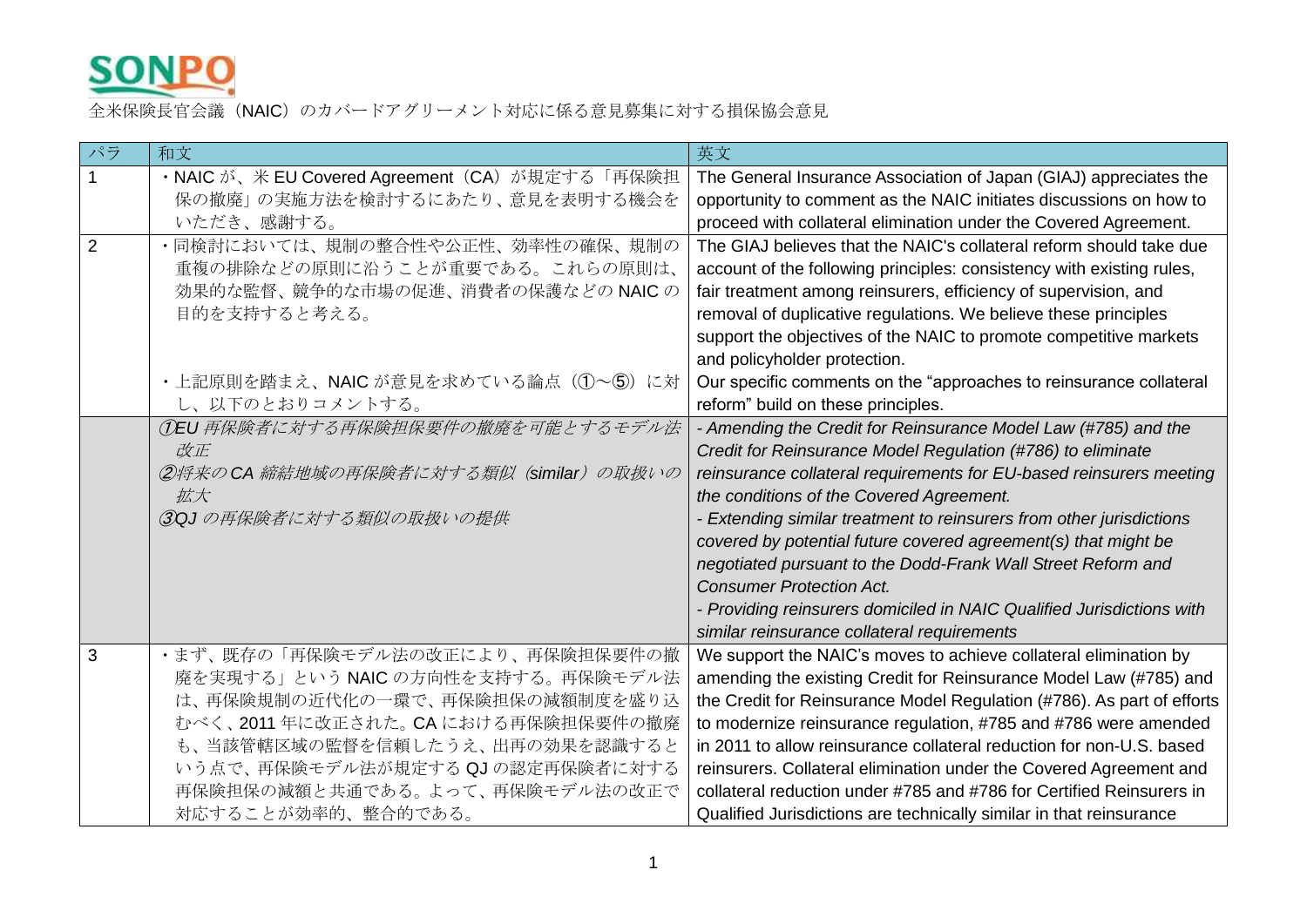

|                |                                                                                                                                                                                                                                               | regulations of foreign jurisdictions are evaluated to allow credit for<br>reinsurance. Therefore, it is consistent and efficient to achieve<br>reinsurance collateral reform by amending #785 and #786.                                                                                                                                                                                                                                                                                                                                                                                                                                                                                                                                                                                                                                                                        |
|----------------|-----------------------------------------------------------------------------------------------------------------------------------------------------------------------------------------------------------------------------------------------|--------------------------------------------------------------------------------------------------------------------------------------------------------------------------------------------------------------------------------------------------------------------------------------------------------------------------------------------------------------------------------------------------------------------------------------------------------------------------------------------------------------------------------------------------------------------------------------------------------------------------------------------------------------------------------------------------------------------------------------------------------------------------------------------------------------------------------------------------------------------------------|
| $\overline{4}$ | ·次いで、再保険モデル法の改正方法の3つのアプローチ (1)~3)<br>に関しては、「3QJの再保険者に対する類似の取扱いの提供」を支<br>持し、1「EU再保険者に対する再保険担保要件の撤廃を可能とす<br>るモデル法改正」および2「将来の CA 締結地域の再保険者に対す<br>る類似(similar)の取扱の拡大」については支持しない。                                                                  | Regarding the three approaches to the Model Law/Regulation<br>amendment listed in the Notice, we support "Providing reinsurers<br>domiciled in NAIC Qualified Jurisdictions with similar reinsurance<br>collateral requirements". We support neither the first approach,<br>"Amending the Credit for Reinsurance Model Law (#785) and the<br>Credit for Reinsurance Model Regulation (#786) to eliminate<br>reinsurance collateral requirements for EU-based reinsurers meeting<br>the conditions of the Covered Agreement", nor the second approach,<br>"Extending similar treatment to reinsurers from other jurisdictions<br>covered by potential future covered agreement(s) that might be<br>negotiated pursuant to the Dodd-Frank Wall Street Reform and<br><b>Consumer Protection Act."</b>                                                                             |
|                | ·1、2のように、再保険担保要件撤廃による効果を EU ないし将来<br>の CA 締結国に限定することは、理論上、QJの審査を受けたとし<br>ても認定されなかった管轄区域に CA として再保険担保要件の撤<br>廃を認める一方、QJとして認定された管轄区域には再保険担保要<br>件の減額しか認めない、つまり、QJの認定基準を満たさない管轄<br>区域をQJよりも有利に扱う、という矛盾が生じる可能性がある。<br>かかる不公正な扱いを NAIC は採用すべきではない。 | With regard to the first and second approaches in which the effect of<br>collateral elimination is limited to the EU and/or jurisdictions covered<br>by potential future covered agreements, we fear that they could<br>potentially be arbitrary and inconsistent with the existing framework.<br>Theoretically, it is possible that a jurisdiction under the scope of a<br>covered agreement could fail to be recognized as a Qualified<br>Jurisdiction. If this proves to be the case, while reinsurers domiciled<br>in such jurisdictions will still be preferentially treated and granted<br>reinsurance collateral elimination, reinsurers domiciled in Qualified<br>Jurisdictions without a covered agreement will only be granted<br>collateral reduction. The NAIC should avoid such a situation as it<br>goes against the principle of fair treatment for reinsurers. |
|                | ·加えて、①、②は、EU や CA にかかる新たなカテゴリや区分をモ                                                                                                                                                                                                            | Moreover, these approaches require #785 and #786 to incorporate                                                                                                                                                                                                                                                                                                                                                                                                                                                                                                                                                                                                                                                                                                                                                                                                                |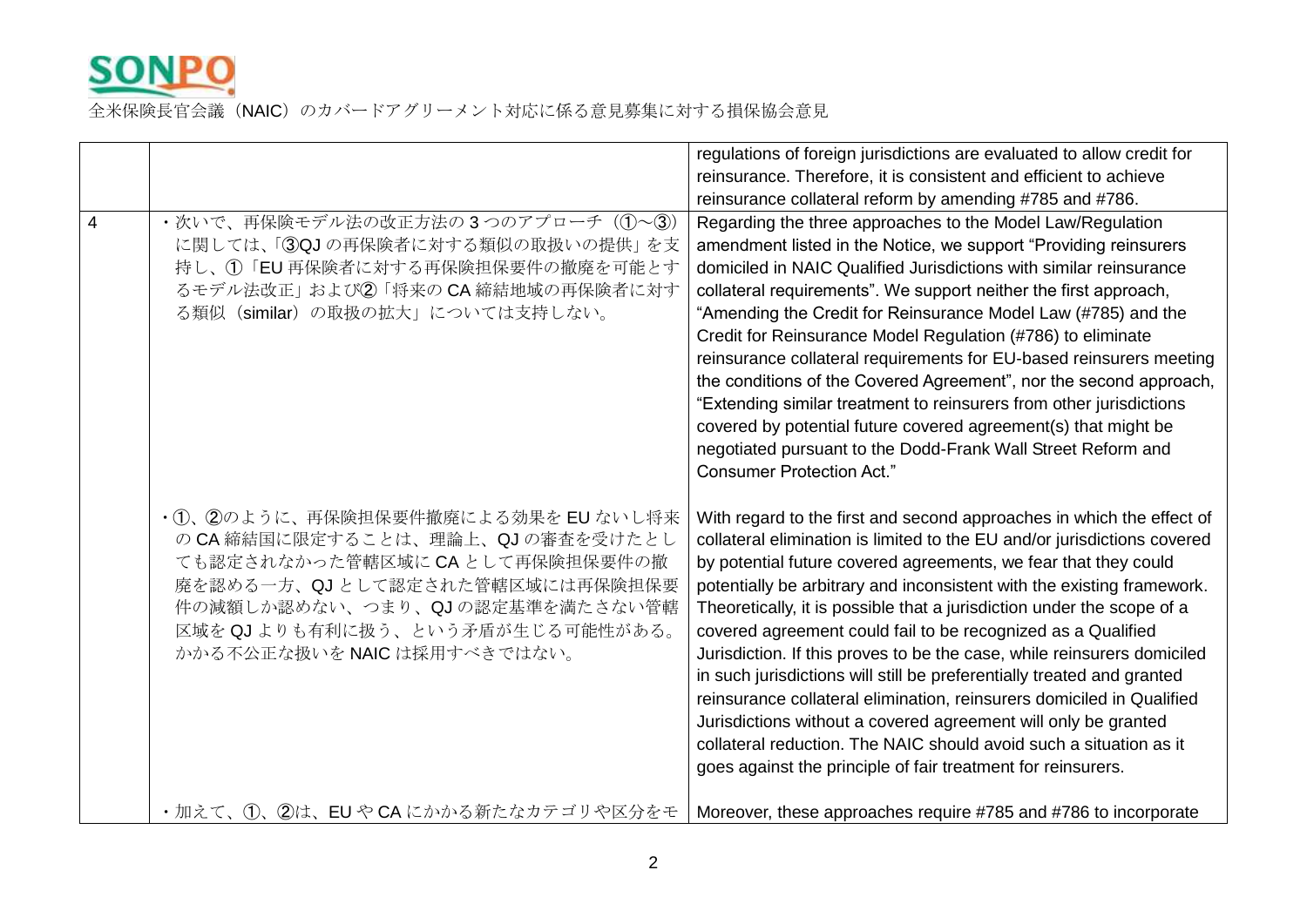

|   | デル法の中に設ける必要があり、規制が不要に複雑となる。                                                                                                                                                                                                                                                                                                                                   | additional categories such as "the European Union (EU)" or<br>"jurisdictions under the scope of covered agreement(s)". This makes<br>the framework unnecessarily complex, and should be avoided.                                                                                                                                                                                                                                                                                                                                                                                                                                                                                                                        |
|---|---------------------------------------------------------------------------------------------------------------------------------------------------------------------------------------------------------------------------------------------------------------------------------------------------------------------------------------------------------------|-------------------------------------------------------------------------------------------------------------------------------------------------------------------------------------------------------------------------------------------------------------------------------------------------------------------------------------------------------------------------------------------------------------------------------------------------------------------------------------------------------------------------------------------------------------------------------------------------------------------------------------------------------------------------------------------------------------------------|
|   | ·更に、①、②に関しては、ドッド·フランク法において、CAは幅<br>広い分野を扱いうるとされている。CAは政府間の交渉であり、不<br>確定要素を含む。かかる不安定なものはモデル法にそぐわず、盛り<br>込むべきではない。                                                                                                                                                                                                                                              | In addition, according to the Dodd-Frank Act, a covered agreement<br>could potentially deal with a wide range of issues related to prudential<br>measures of insurance or reinsurance. Furthermore, it is far from<br>certain how future covered agreements are to be negotiated with<br>foreign government(s). The NAIC should avoid subjecting the Model<br>Law/Regulation to such externalities and uncertainties.                                                                                                                                                                                                                                                                                                   |
| 5 | •一方3に関しては、上記の不公正な扱いや規制の複雑さ、不確定要<br>素等は存在しない。また、再保険モデル法の認定再保険者(Certified<br>Reinsurer)に対する再保険担保要件の減額を定めた既存規定(※)<br>に、再保険担保要件の撤廃を織り込み、そのまますべてのQJに所<br>在する Certified Reinsurer に適用する(つまり、EU・非 EU を問<br>わず QJ を同等に扱う)ことで、NAIC が定めた既存の制度である<br>Certified Reinsurer および QJ を最大限生かした効率的な進め方が<br>可能となる。<br>(※) 再保険モデル法 (#785) セクション2. Eおよび再保険モデ<br>ル規制 (#786) セクション8. | Contrary to these two approaches, the NAIC can avoid the<br>above-mentioned unfair treatment, regulatory complexities and<br>uncertainties under the third approach, "Providing reinsurers<br>domiciled in NAIC Qualified Jurisdictions with similar reinsurance<br>collateral requirements". The NAIC can leverage the current<br>framework under #785 and #786 concerning Certified Reinsurers and<br>Qualified Jurisdictions by revising the existing provisions on<br>reinsurance collateral reduction (#785 Section 2E and #786 Section<br>8) to achieve reinsurance collateral elimination, and also apply them<br>to Certified Reinsurers in every Qualified Jurisdiction regardless of<br>EU membership status. |
|   | ·なお、非QJのEU管轄区域の扱いに関しては、最小限の対応(例<br>えば、再保険モデル法 (#785) セクション2. E(3)および再保険<br>モデル規制 (#786) セクション8. Cに、当該管轄区域をQJと看<br>做す規定を設けることなど)とすべきである。                                                                                                                                                                                                                       | As for any EU jurisdiction not yet recognized as a Qualified<br>Jurisdiction, a provision could be added, for example, to #785 Section<br>2E (3) and #786 Section 8C, to allow such jurisdictions to acquire<br>Qualified Jurisdiction status. These revisions would secure efficiency<br>and promote regulatory consistency between EU and non-EU<br>Qualified Jurisdictions by making the best use of the NAIC's existing<br>scheme.                                                                                                                                                                                                                                                                                  |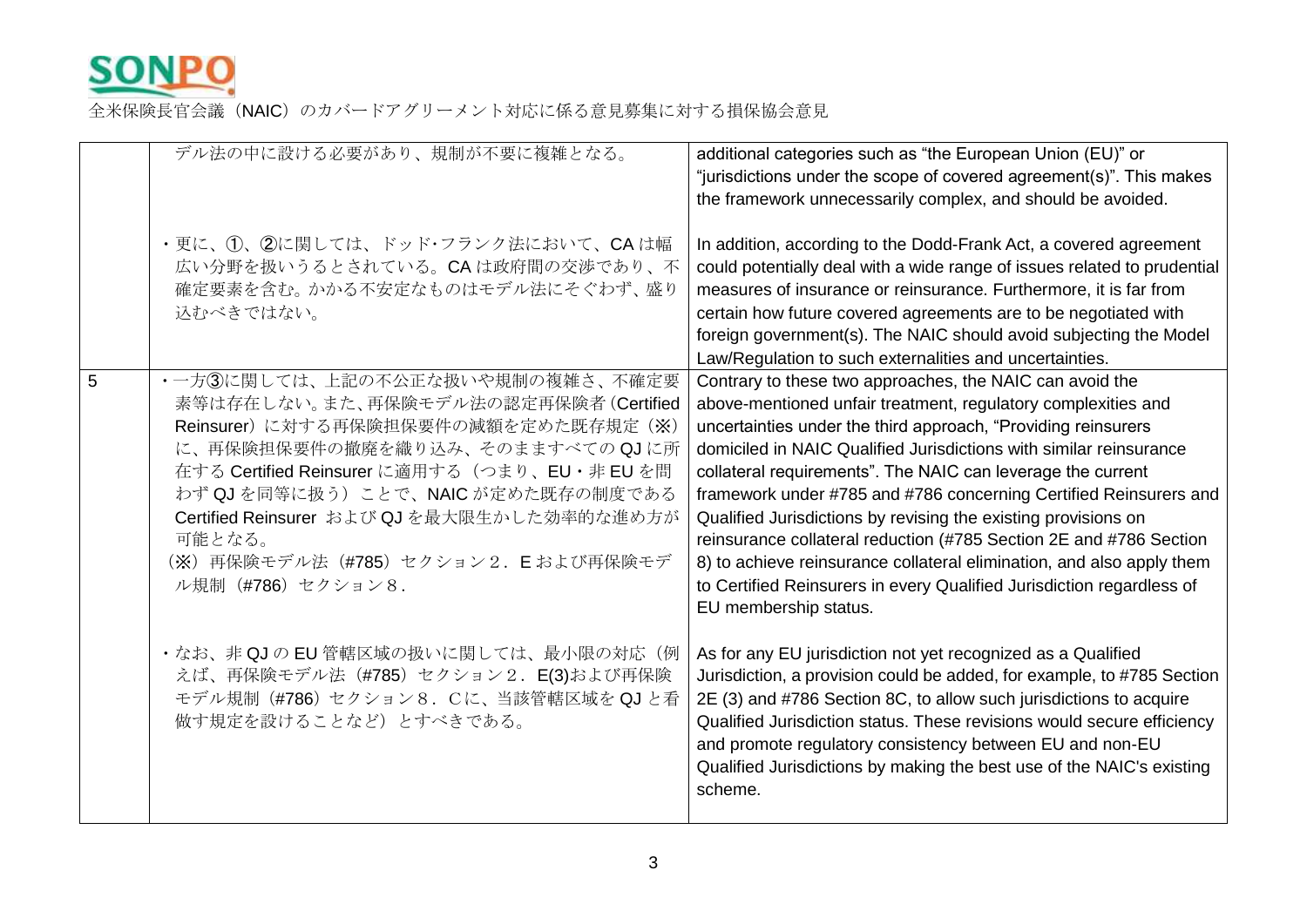

|   | ・また、個社要件について、EUと非EUのQJで揃えるべきである。例                           | Requirements on individual reinsurers should also be consistent          |
|---|-------------------------------------------------------------|--------------------------------------------------------------------------|
|   | えば、CA3条4に記載の内容がEUの個社要件となるのであれば、同                            | between reinsurers domiciled in EU and non-EU Qualified                  |
|   | 等の扱いを非EUのQJの再保険者にも適用すべきである。扱いを揃                             | Jurisdictions. If the conditions for reinsurance collateral elimination  |
|   | えた方が整合的·公平であり、QJ認定基準を満たさない管轄区域                              | stipulated in Article 3 Paragraph 4 of the Covered Agreement apply to    |
|   | の再保険者をQJの再保険者よりも有利に扱うという矛盾を予め避                              | EU reinsurers, the same conditions must apply to reinsurers              |
|   | けることができる。                                                   | domiciled in non-EU Qualified Jurisdictions. Otherwise, there exists     |
|   |                                                             | the risk of arbitrage (i.e. reinsurers domiciled in jurisdictions which  |
|   |                                                             | could fail to be recognized as a Qualified Jurisdiction enjoy an         |
|   |                                                             | advantage over reinsurers domiciled in non-EU Qualified                  |
|   |                                                             | Jurisdictions).                                                          |
|   |                                                             |                                                                          |
|   | ・加えて、既存の Certified Reinsurer の要件に替えて、資本規模(自                 | We also suggest amending the existing requirements on Certified          |
|   | 国監督者に提出した財務諸表に基づく)および健全性指標(国内                               | Reinsurers with regard to (i) minimum capital/surplus and (ii) financial |
|   | SCRの充足)を要件とし、EUと非EUのQJの再保険者に区別な                             | strength ratings as follows, and applying them consistently to           |
|   | く適用することを提案する。そうすることにより、再保険モデル法                              | reinsurers domiciled in both EU and non-EU Qualified Jurisdictions:      |
|   | の従来の構成 (QJおよび Certified Reinsurer をそれぞれ認定)を                 | (i) Allowing the use of audited financial statements submitted to the    |
|   | 維持しつつ、各州·NAIC·再保険者の負担を軽減できる。                                | home supervisor.                                                         |
|   |                                                             | (ii) Replacing the financial strength rating requirements with           |
|   |                                                             | requirements to maintain on an ongoing basis the domestic (home          |
|   |                                                             | jurisdiction's) SCR.                                                     |
|   |                                                             | These revisions would help reduce the burden on state insurance          |
|   |                                                             | regulators, the NAIC and relevant reinsurers, while maintaining the      |
|   |                                                             | existing framework.                                                      |
|   | <b>4)QJ評価基準の変更の検討</b>                                       | - Considering changes to the criteria for evaluating whether a           |
|   |                                                             | jurisdiction should be a Qualified Jurisdiction.                         |
| 6 | ·QJ評価にかかる既存の手続き (「Process for Developing and                | The criteria for evaluating whether a jurisdiction should be a Qualified |
|   | Maintaining the NAIC List of Qualified Jurisdictions」)は十分包括 | Jurisdiction need not change. The existing "Process for Developing       |
|   | 的かつ詳細であり、出再の効果を認めるための判断に必要な十分な                              | and Maintaining the NAIC List of Qualified Jurisdictions" is             |
|   | 情報を提供している。QJにおける再保険担保の減額であれCAにお                             | comprehensive and specific enough to provide the information             |
|   | ける撤廃であれ、当該管轄区域の監督を信頼したうえで出再の効果                              | necessary to evaluate reinsurance regulations of foreign jurisdictions,  |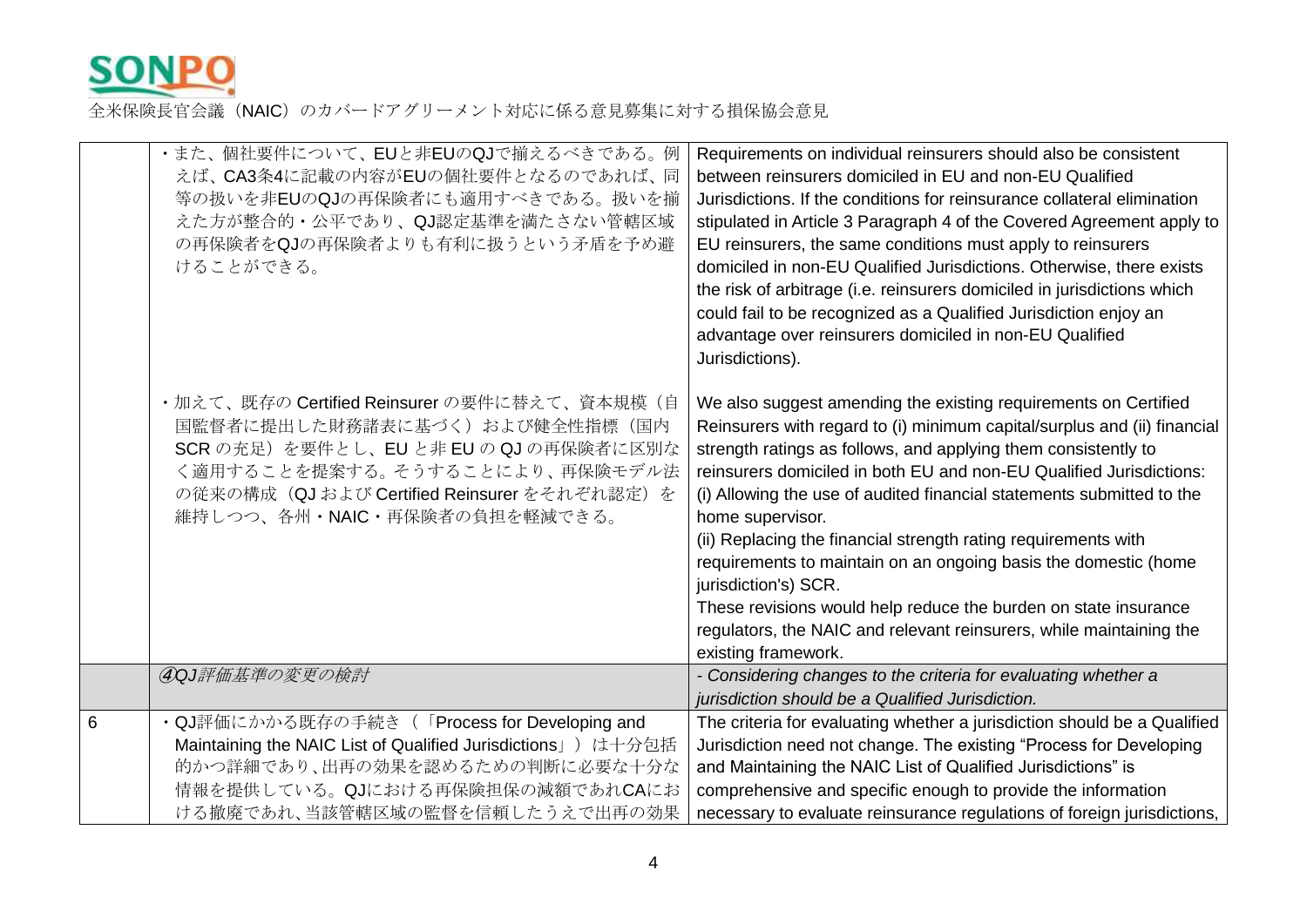

|                | を認識するかどうかを判断することは同じであることから、評価基                              | and to determine credit for reinsurance. For both the reinsurance          |
|----------------|-------------------------------------------------------------|----------------------------------------------------------------------------|
|                | 準の強化は不要である。                                                 | collateral reduction currently allowed and collateral elimination under    |
|                |                                                             | the Covered Agreement, reinsurance regulations of foreign                  |
|                |                                                             | jurisdictions are evaluated to allow credit for reinsurance. Therefore,    |
|                |                                                             | it is unnecessary to make the criteria any stricter.                       |
|                |                                                             |                                                                            |
|                | ・特に、5年ごとのレビューは、「Process for Developing and                  | In particular, the re-evaluations that Qualified Jurisdictions are subject |
|                | Maintaining the NAIC List of Qualified Jurisdictions」に基づき、重 | to every five years should be conducted in an efficient manner with a      |
|                | 要な変更にかかる情報提供を踏まえ、簡略的に行うべきである。                               | focus on material changes to the applicable reinsurance supervisory        |
|                |                                                             | system that may affect the status of the Qualified Jurisdiction.           |
|                | (5)米国出再者に対する追加「ガードレール」 (担保撤廃によるリスク                          | - Considering additional "guardrails" relative to U.S. ceding              |
|                | 増大に対応するRBCの変更または他の規制アプローチ等)の検討                              | companies, such as changes to the risk-based capital (RBC) formula         |
|                |                                                             | or new regulatory approaches to help address the increased financial       |
|                |                                                             | solvency risks caused by the elimination of reinsurance collateral.        |
| $\overline{7}$ | ・米国出再者の再保険(信用)リスクは、NAIC Property/Casualty                   | We do not believe additional "guardrails" need to be considered.           |
|                | Risk-Based Capital (RBC) において継続的かつ詳細に検討・対応                  | Ceded reinsurance credit risk is appropriately captured, and               |
|                | されていると承知している。また、州免許を受けた再保険者や                                | consistently examined through the NAIC Property/Casualty                   |
|                | Accredited Reinsurer への出再には担保もガードレールも求められ                   | Risk-Based Capital (RBC). The reliability of the current RBC to            |
|                | ておらず、RBC への信頼を裏付けている(※)。出再先に関して                             | provide sufficient guardrails is supported by the fact that no collateral  |
|                | も、QJおよび CAの枠組みで母国監督を評価または承認している。                            | or additional guardrails are required for licensed reinsurers or           |
|                | これらにより、米国内の消費者保護は図られており、規制追加は不                              | accredited reinsurers (#785 Section 2AB and Section 3). At the same        |
|                | 要である。無用な規制強化は公平な競争条件や適切なリスク分散を                              | time, both the Qualified Jurisdictions and the Covered Agreement           |
|                | 損なう。出再先の信用リスクは個社が判断、対応すべきである。                               | frameworks evaluate and recognize reinsurance regulations of               |
|                | (※) 再保険モデル法 (#785) セクション2. A、B、セクション3.                      | foreign jurisdictions. These layers of measures provide sufficient         |
|                |                                                             | policyholder protection. Additional requirements go against facilitation   |
|                |                                                             | of fair competition and appropriate risk diversification. The credit risk  |
|                |                                                             | of assuming reinsurers and whether or not to require collateral should     |
|                |                                                             | ultimately be determined by the individual ceding insurers.                |
|                |                                                             |                                                                            |
|                | ・CA3条1(b)では、出再者への追加規制に関し、国内とEUの出再                           | Article 3 Paragraph 1 (b) of the Covered Agreement stipulates that,        |